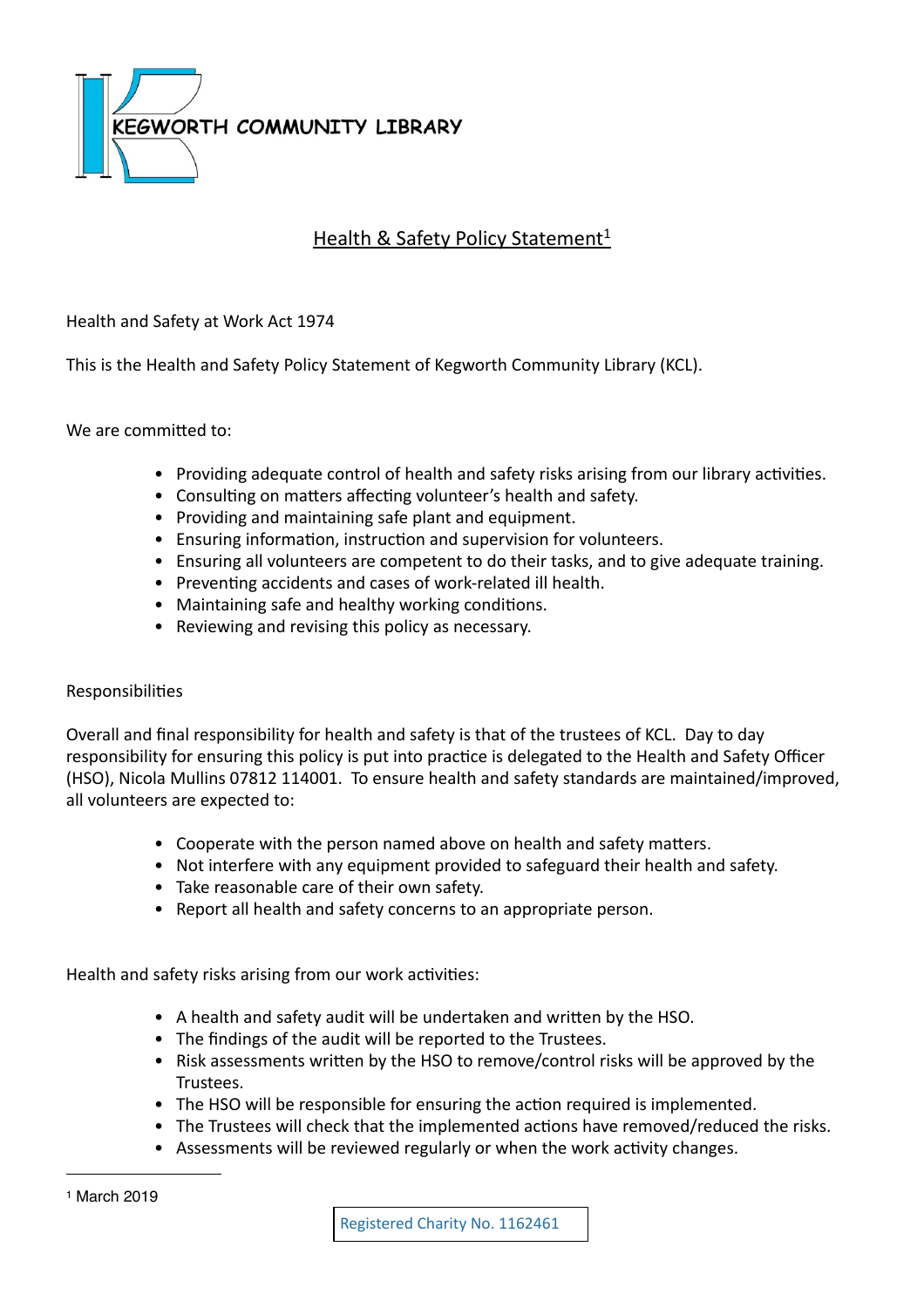## Consultation with volunteers

KCL will consult with volunteers on the following:

- Any new measure which may substantially affect their health and safety at work, for example new equipment, new ways of working or new procedures.
- Arrangements for getting competent people to help satisfy health and safety laws.
- The information we give to volunteers on the risks to health and safety arising from their work to reduce or get rid of these risks and what they should do if they are exposed to a risk, including emergency procedures.
- Planning and organising health and safety training.
- The health and safety consequences for them of any new technology we plan to introduce.

The information provided to volunteers will be in a form that can be easily understood. KCL will consult with volunteers directly in the most efficient way possible. KCL will allow enough time for volunteers to consider the issues and give informed responses. Volunteers are encouraged to ask questions, raise concerns and make recommendations. KCL will take the views of volunteers into account before a final decision is made, respond to any concerns and questions and explain the final decision and why it has been taken.

## Safety of equipment

The Trustees will be responsible for identifying all equipment needing maintenance. The Trustees will be responsible for ensuring effective maintenance procedures are drawn up. The Trustees will be responsible for ensuring that all identified maintenance is implemented. Any problems found with equipment should be reported to the Trustees/Volunteer Lead immediately. The Trustees will check that new equipment meets health and safety standards before it is purchased.

## Safe handling and use of substances

The Trustees will check that new substances can be used safely before purchase. KCL does not currently use or store any substances which need a COSHH assessment. The Trustees will ensure that manual handling training and working at height training is delivered to all volunteers as necessary.

## Information, instruction and supervision

The 'Health & Safety Law' poster is prominently displayed in the library workroom. Health and safety advice is available from the HSO or on the HSE website ([www.hse.gov\)](http://www.hse.gov) Supervision of young volunteers/trainees will be arranged and monitored by the Trustees.